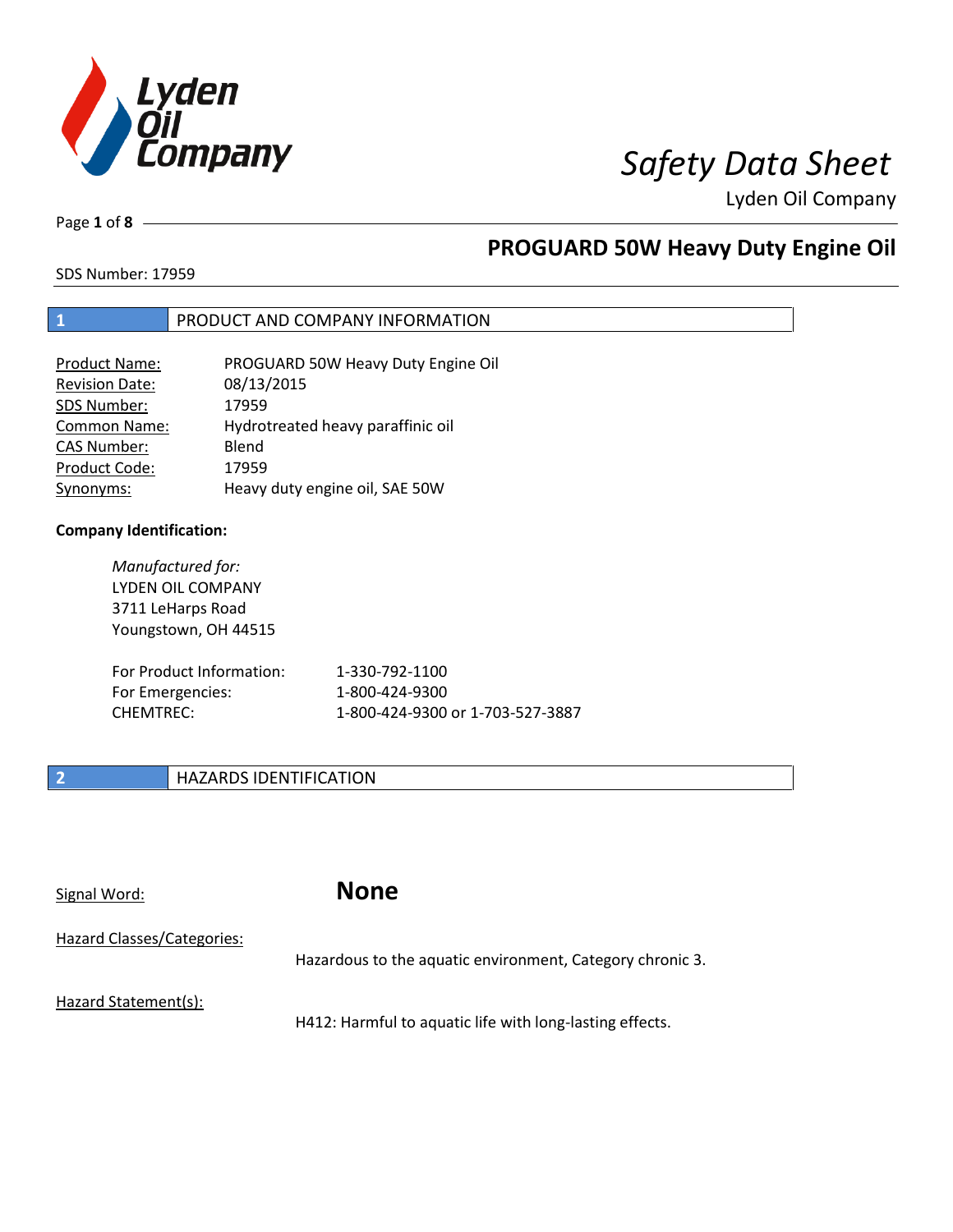

Page **2** of **8**

## **PROGUARD 50W Heavy Duty Engine Oil**

SDS Number: 17959

### Precaution Statement(s):

P101: If medical advice is needed, have product container or label at hand. P102: Keep out of reach of children. P103: Read label before use. P273: Avoid release to the environment.

Other Hazard Statement(s):

Repeated skin contact may cause dermatitis or an oil acne.

|  | COMPOSITION / INFORMATION ON INGREDIENTS |
|--|------------------------------------------|
|--|------------------------------------------|

Ingredients:

*Mixture of the substances listed below with nonhazardous additions.*

| <b>Chemical Name</b>                                      | <b>CAS Number</b> | Percentage |
|-----------------------------------------------------------|-------------------|------------|
| Distillates (petroleum), solvent-dewaxed heavy paraffinic | 64742-65-0        | 50-60      |
| Residual oils, petroleum, solvent dewaxed                 | 64742-62-7        | $30 - 40$  |
| Zinc Alkyldithiophosphate                                 | 68649-42-3        | $<$ 5      |
| Additives                                                 | N/A               | $10 - 20$  |

*\*Any concentration shown as a range is to protect confidentiality or is due to batch variation.*

| <b>MEASURES</b><br>- I F<br>. .<br>. |
|--------------------------------------|
|                                      |

### Description of First Aid Measures:

| Inhalation:          | If symptoms develop, move victim to fresh air. If symptoms persist,<br>obtain medical attention.                  |
|----------------------|-------------------------------------------------------------------------------------------------------------------|
| <b>Skin Contact:</b> | Wash with soap and water. Remove contaminated clothing and wash<br>before reuse. Get medical attention if needed. |
| Eye Contact:         | Rinse opened eye for several minutes under running water. If<br>symptoms persist, consult medical attention.      |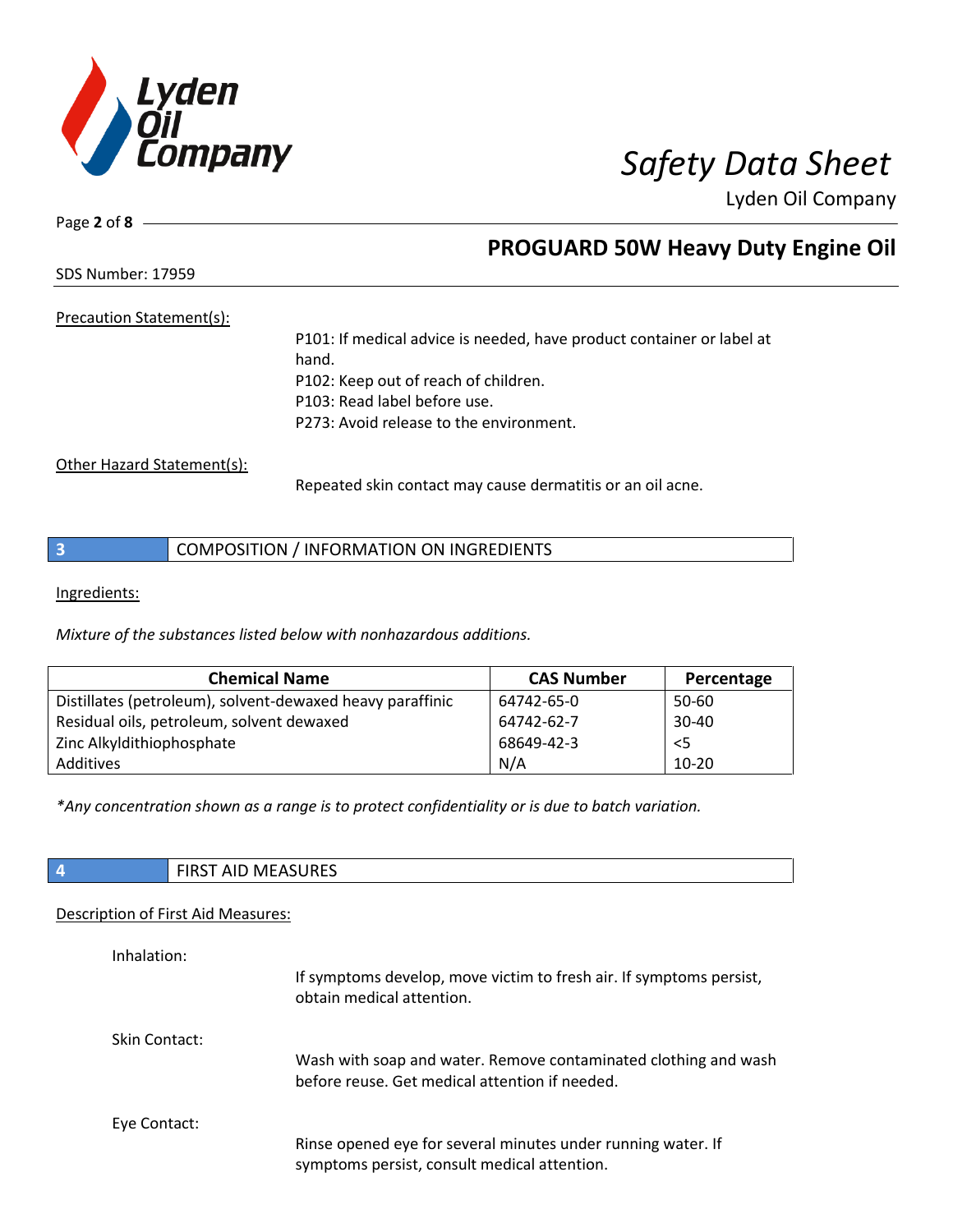

 $\overline{\phantom{a}}$ 

Lyden Oil Company

| Page 3 of 8 -                   |                                               |                                                                                                                                                                                                   |
|---------------------------------|-----------------------------------------------|---------------------------------------------------------------------------------------------------------------------------------------------------------------------------------------------------|
| <b>SDS Number: 17959</b>        |                                               | <b>PROGUARD 50W Heavy Duty Engine Oil</b>                                                                                                                                                         |
|                                 |                                               |                                                                                                                                                                                                   |
| Ingestion:                      | attention.                                    | Rinse mouth with water. If symptoms develop, obtain medical                                                                                                                                       |
|                                 | Symptoms and Effects, both acute and delayed: | No further relevent data available.                                                                                                                                                               |
|                                 |                                               |                                                                                                                                                                                                   |
| <b>Recommended Actions:</b>     |                                               | Treat symptomatically. Call a doctor or poison<br>control center for guidance.                                                                                                                    |
| 5                               | FIRE FIGHTING MEASURES                        |                                                                                                                                                                                                   |
|                                 | Recommended Fire-Extinguishing Equipment:     | Use dry powder, foam, or carbon dioxide fire<br>extinguishers. Water may be ineffective in fighting<br>an oil fire unless used by experienced fire fighters.                                      |
| Possible Hazards During a Fire: |                                               | Hazardous combustion products may include: A<br>complex mixture of airborne solid and liquid<br>particulates and gases (smoke). Carbon monoxide.<br>Unidentified organic and inorganic compounds. |
|                                 | <b>Recommendations to Firefighters:</b>       | No special measures required.                                                                                                                                                                     |
| 6                               | <b>ACCIDENTAL RELEASE MEASURES</b>            |                                                                                                                                                                                                   |
| <b>Personal Precautions:</b>    |                                               | Avoid contact with skin, eyes, and clothing.<br>Keep away from sources of ignition.                                                                                                               |
| <b>Emergency Procedures:</b>    |                                               | Contain spilled material, collect in suitable and<br>properly labeled containers.                                                                                                                 |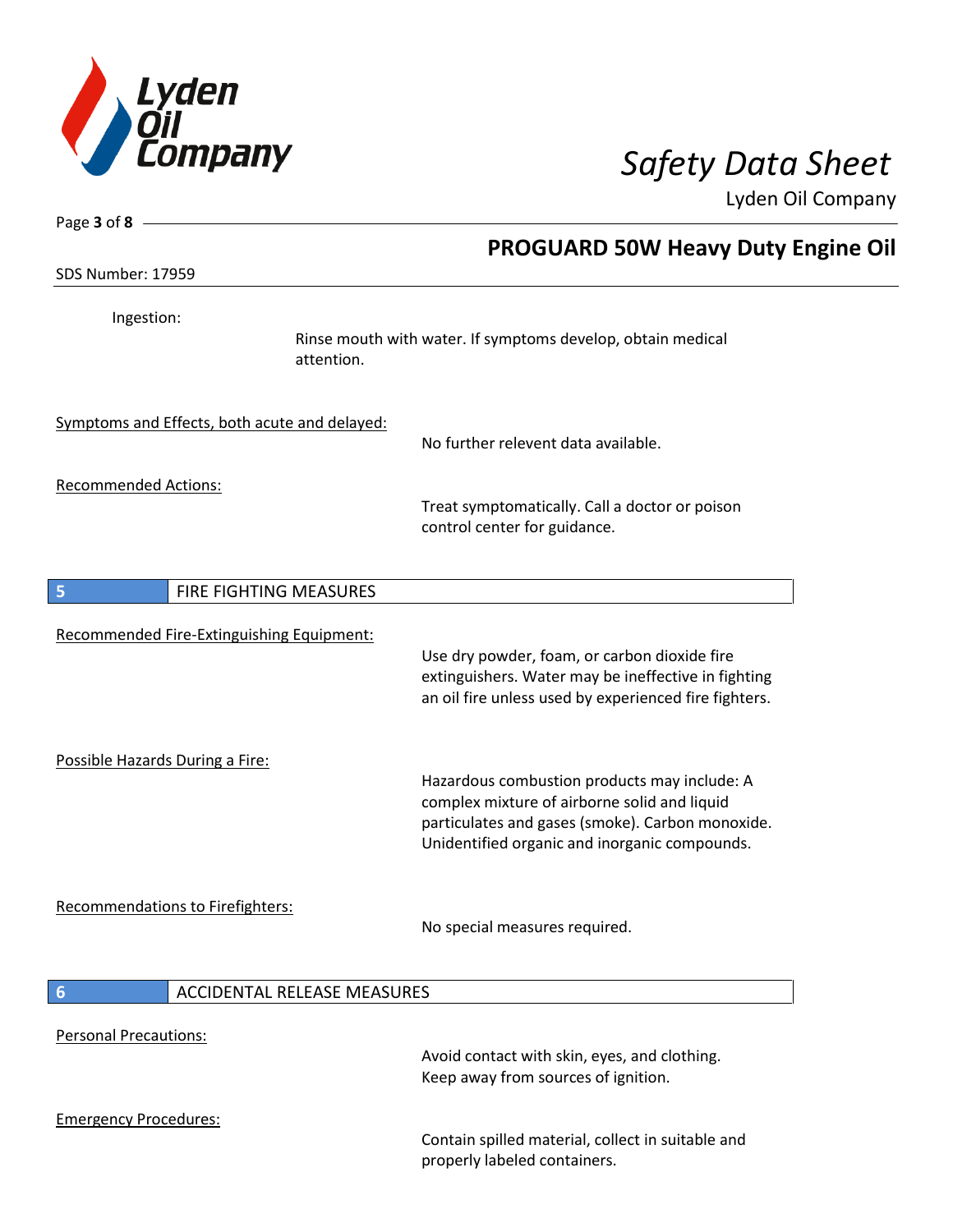

| Page 4 of 8 -                     |                                                                                 |
|-----------------------------------|---------------------------------------------------------------------------------|
|                                   | <b>PROGUARD 50W Heavy Duty Engine Oil</b>                                       |
| <b>SDS Number: 17959</b>          |                                                                                 |
| <b>Environmental Precautions:</b> |                                                                                 |
|                                   | Do not allow to reach sewage system or any water                                |
|                                   | course.                                                                         |
|                                   | Do not allow to enter ground waters.                                            |
| <b>Cleanup Procedures:</b>        |                                                                                 |
|                                   | Pick up excess with inert absorbant material.                                   |
|                                   |                                                                                 |
| <b>HANDLING AND STORAGE</b><br>7  |                                                                                 |
| <b>Handling Precautions:</b>      |                                                                                 |
|                                   | Handle with care and avoid spillage on the floor.                               |
|                                   | Do not cut, weld, drill, grind, braze, or solder                                |
|                                   | container.                                                                      |
| <b>Storage Requirements:</b>      |                                                                                 |
|                                   | Keep container tightly sealed.                                                  |
|                                   | Keep away from sources of ignition.                                             |
|                                   |                                                                                 |
| $\boldsymbol{8}$                  | EXPOSURE CONTROLS / PERSONAL PROTECTION                                         |
| <b>Exposure Limits:</b>           |                                                                                 |
|                                   | -64742-65-0 Distillates (petroleum), solvent-dewaxed heavy paraffinic (50-60%): |
|                                   | ACGIH TLV - Long-term value: 5mg/m <sup>3</sup>                                 |
|                                   | OSHA PEL - Long-term value: 5mg/m <sup>3</sup>                                  |
| <b>Engineering Controls:</b>      |                                                                                 |
|                                   | All ventilation should be designed in accordance                                |
|                                   | with OSHA standard (29 CFR 1910.94).                                            |
| Personal Protective Equipment:    |                                                                                 |
|                                   | Wash hands before breaks and at the end of work.                                |
|                                   | Use safety glasses and gloves.                                                  |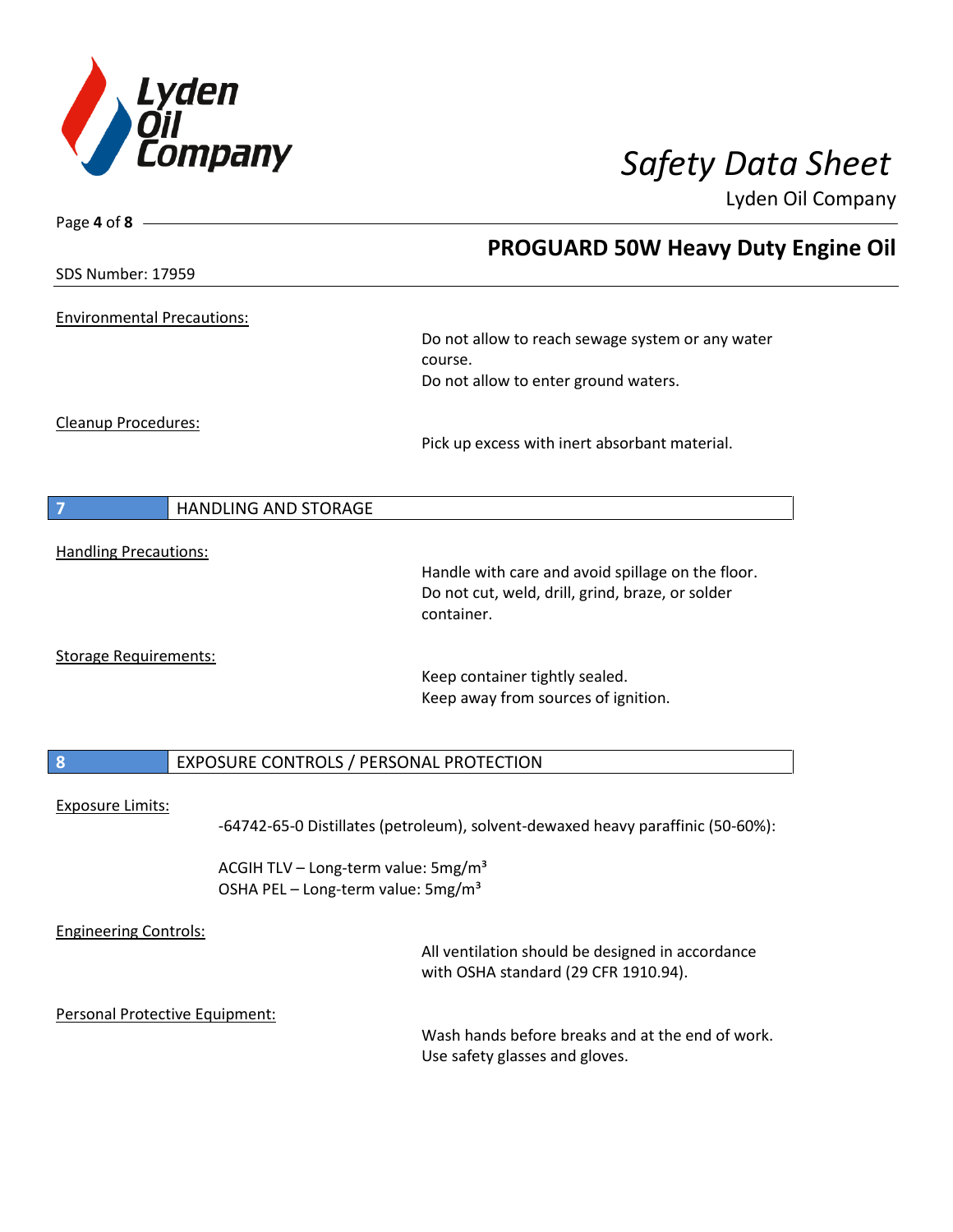

SDS Number: 17959

Page **5** of **8**

# **PROGUARD 50W Heavy Duty Engine Oil**

### **9** PHYSICAL AND CHEMICAL PROPERTIES

| Color:                        | Amber                                        |
|-------------------------------|----------------------------------------------|
| <b>Physical State:</b>        | Liquid                                       |
| Odor:                         | Data not available                           |
| Odor Threshold:               | Data not available                           |
| pH:                           | Data not available                           |
| <b>Melting Point:</b>         | Data not available                           |
| <b>Boiling Point:</b>         | Data not available                           |
| <b>Boiling Range:</b>         | Data not available                           |
| Flash Point:                  | 176.7° C / 350.1° F (COC method)             |
| <b>Evaporation Rate:</b>      | Data not available                           |
| Flammability:                 | Data not available                           |
| Flammability Limits:          | Data not available                           |
| Vapor Pressure:               | Data not available                           |
| Vapor Density:                | Data not available                           |
| <b>Relative Density:</b>      | Data not available                           |
| Solubilities:                 | Insoluble in water                           |
| <b>Partition Coefficient:</b> | Data not available                           |
| Auto-Ignition Temperature:    | Data not available                           |
| Decomposition Temperature:    | Data not available                           |
| Viscosity:                    | 18 mm <sup>2</sup> /sec (kinematic at 100°C) |

| 10                          | STABILITY AND REACTIVITY |                                                                  |
|-----------------------------|--------------------------|------------------------------------------------------------------|
| Stability:                  |                          | Stable under normal conditions.                                  |
| Reactivity:                 |                          | Not reactive under normal conditions.                            |
| Conditions to Avoid:        |                          | Extreme temperature, sparks, open flame, and<br>direct sunlight. |
| <b>Hazardous Reactions:</b> |                          | No known hazardous reactions.                                    |
| Incompatible Materials:     |                          | No further relevant information available.                       |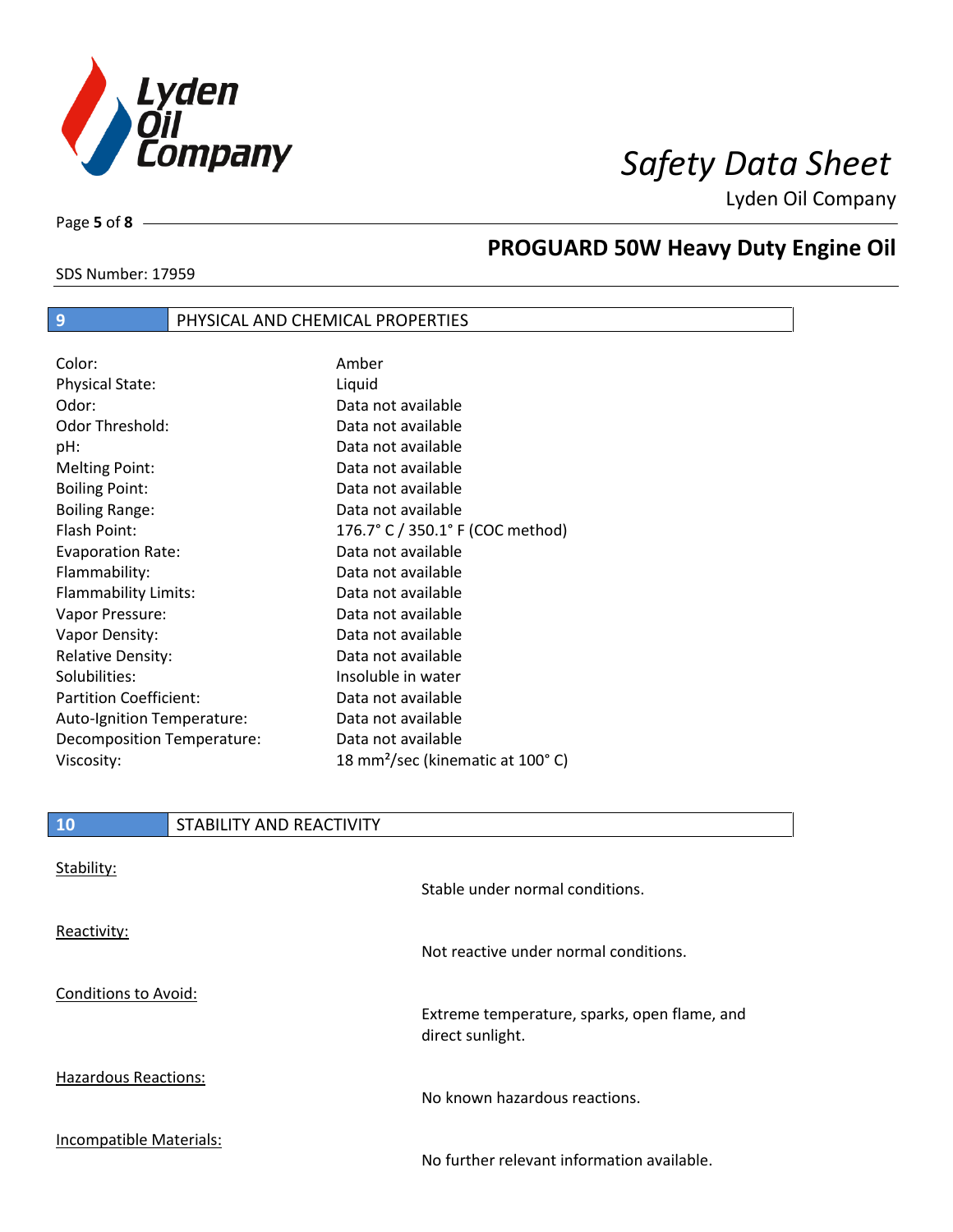

| Page 6 of 8 $-$                |                                     |                                                  |
|--------------------------------|-------------------------------------|--------------------------------------------------|
|                                |                                     | <b>PROGUARD 50W Heavy Duty Engine Oil</b>        |
| <b>SDS Number: 17959</b>       |                                     |                                                  |
|                                |                                     |                                                  |
| <b>Decomposition Products:</b> |                                     |                                                  |
|                                |                                     | Hazardous decomposition products are not         |
|                                |                                     | expected to form.                                |
|                                |                                     |                                                  |
| 11                             | <b>TOXICOLOGICAL INFORMATION</b>    |                                                  |
| Routes of Exposure:            |                                     |                                                  |
|                                |                                     | Skin and eye contact are the primary routes of   |
|                                |                                     | exposure although exposure may occur following   |
|                                |                                     | accidental ingestion.                            |
| <b>Exposure Effects:</b>       |                                     |                                                  |
|                                |                                     | Repeated skin contact may cause dermatitis or an |
|                                |                                     | oil acne.                                        |
| <b>Measures of Toxicity:</b>   |                                     |                                                  |
|                                |                                     | <b>Component Acute Toxicity Estimates:</b>       |
|                                |                                     | Residual oils, petroleum, solvent dewaxed:       |
|                                |                                     | Oral LD50: >5000 mg/kg (rat)                     |
|                                |                                     | Dermal LD50: >2000 mg/kg (rabbit)                |
|                                |                                     | Inhalative LC50: 2.18 mg/l (4 hours) (rat)       |
|                                | Carcinogenic/Mutagenic Precautions: |                                                  |
|                                |                                     | Non-carcinogenic and not expected to be          |
|                                |                                     | mutagentic.                                      |
|                                |                                     |                                                  |
| 12                             | <b>ECOLOGICAL INFORMATION</b>       |                                                  |
|                                |                                     |                                                  |
| <b>Ecological Precautions:</b> |                                     |                                                  |

Avoid exposing to the environment.

Ecological Effects:

No specific environmental or aquatic data available.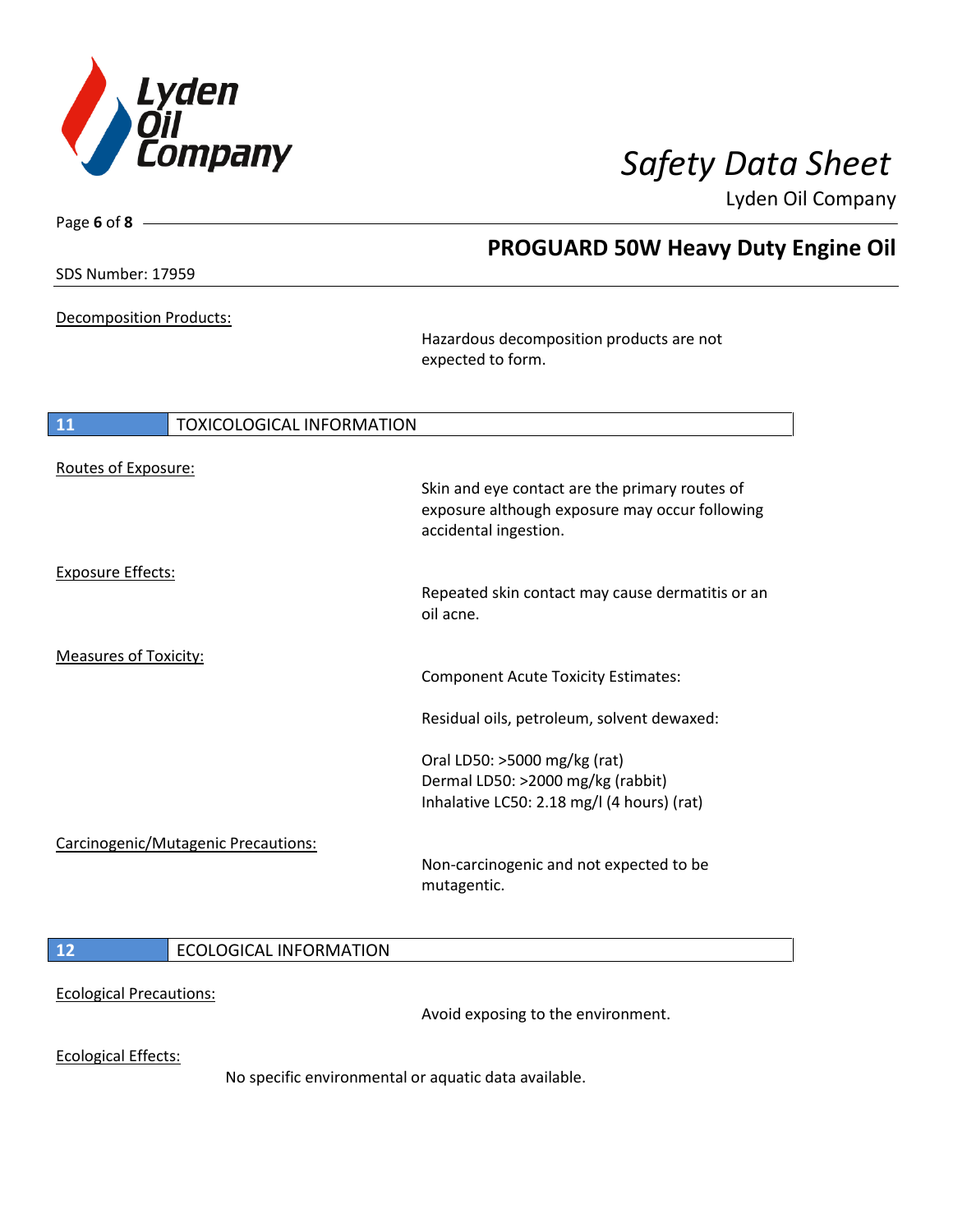

**PROGUARD 50W Heavy Duty Engine Oil**

Lyden Oil Company

SDS Number: 17959

Page **7** of **8**

| 13                                                                                  | DISPOSAL CONSIDERATIONS                                                              |                                                  |
|-------------------------------------------------------------------------------------|--------------------------------------------------------------------------------------|--------------------------------------------------|
| Disposal Methods:                                                                   |                                                                                      | Dispose of waste material in accordance with all |
|                                                                                     |                                                                                      | local, state, and federal requirements.          |
| <b>Disposal Containers:</b>                                                         |                                                                                      | Use properly approved container for disposal.    |
| <b>Special Precautions:</b>                                                         |                                                                                      | Do not flush to surface waters or drains.        |
|                                                                                     |                                                                                      |                                                  |
| 14                                                                                  | <b>TRANSPORT INFORMATION</b>                                                         |                                                  |
| UN Number:<br><b>UN Shipping Name:</b><br>Transport Hazard Class:<br>Packing Group: | Data not available<br>Data not available<br>Data not available<br>Data not available |                                                  |
| <b>Environmental Hazards:</b>                                                       |                                                                                      | Data not available                               |
| <b>Bulk Transport Guidance:</b>                                                     |                                                                                      | Data not available                               |
| <b>Special Precautions:</b>                                                         |                                                                                      | Not regulated by DOT.                            |
|                                                                                     |                                                                                      |                                                  |
| 15                                                                                  | <b>REGULATORY INFORMATION</b>                                                        |                                                  |

This material and all of its components are listed on the Inventory of Existing Chemical Substances under the Toxic Substances Control Act.